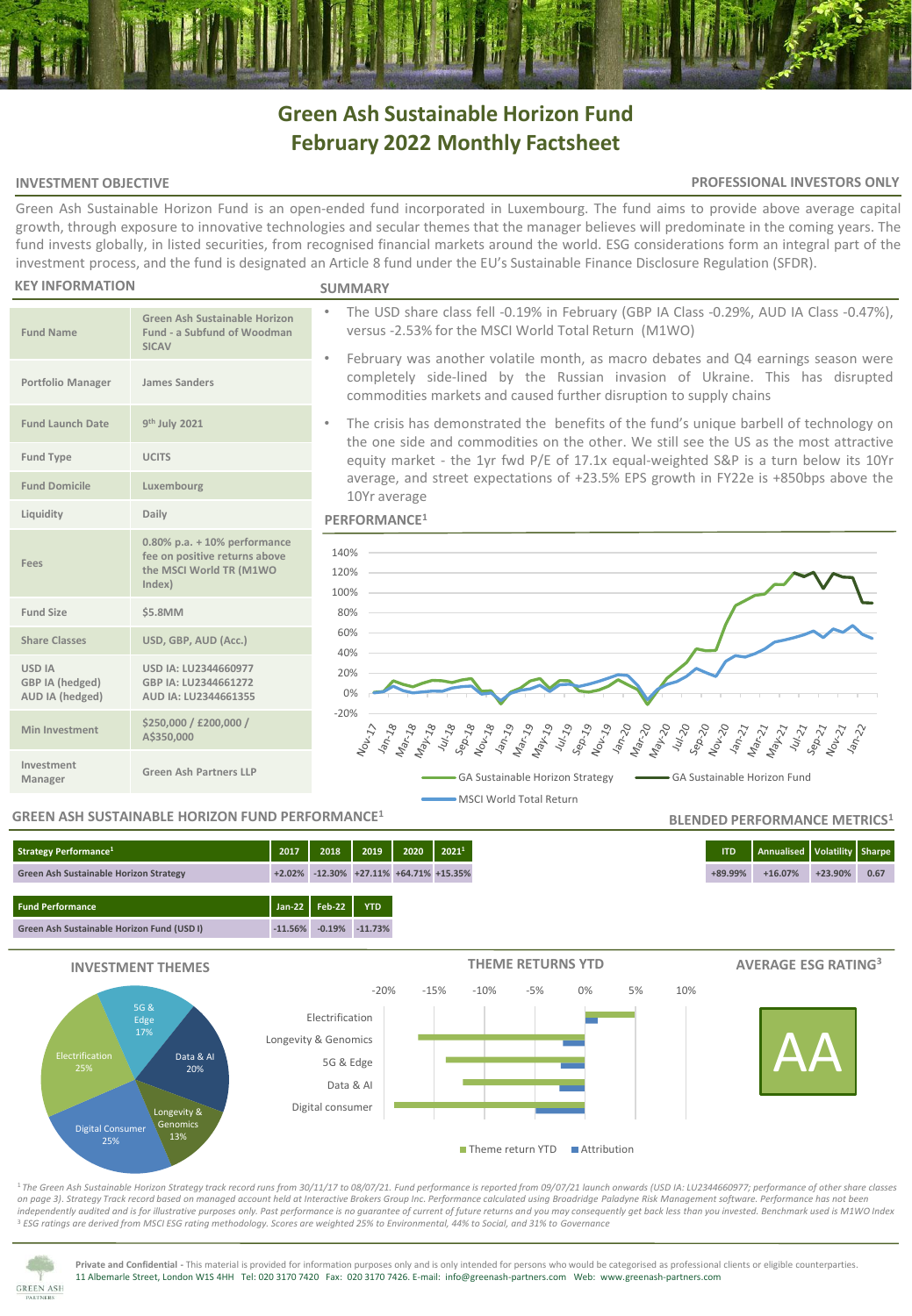## **SECTOR EXPOSURE**



# **REGIONAL EXPOSURE BY LISTING**



#### **WEIGHTINGS BY MARKET CAP**

| 0%                   | 20% | 40% | 60%                       | 80% | 100% |  |  |  |  |
|----------------------|-----|-----|---------------------------|-----|------|--|--|--|--|
|                      |     |     |                           |     |      |  |  |  |  |
| Mega Cap (> \$200BN) |     |     | Large Cap (\$10BN-200BN)  |     |      |  |  |  |  |
| Mid Cap (\$2BN-10BN) |     |     | Small Cap (\$300MM-\$2BN) |     |      |  |  |  |  |

## **SERVICE PROVIDERS**

| Auditor                 | PricewaterhouseCoopers<br>(PWC)                            |
|-------------------------|------------------------------------------------------------|
| Custodian               | Credit Suisse (Lux)                                        |
| Administrator           | <b>Credit Suisse Fund Services</b><br>(Lux)                |
| <b>Paying Agent</b>     | Credit Suisse AG                                           |
| Legal<br>Representative | <b>Credit Suisse AG</b>                                    |
| Management<br>Company   | <b>MultiConcept Fund</b><br>Management S.A<br>(Luxembourg) |

### **FUND UPDATE AND OUTLOOK**

The USD share class fell -0.19% in February (GBP IA Class -0.29%, AUD IA Class -0.47%), versus -2.53% for the MSCI World Total Return (M1WO).

February was another volatile month, as macro debates and Q4 earnings season were completely side-lined by the Russian invasion of Ukraine. This has disrupted commodities markets and caused further disruption to supply chains. The united response from the costs in Ukraine as well as crippling economic US, UK, Europe and others has been unprecedented, as has the weaponisation of the financial system, and the wholesale withdrawal of global companies and foreign resolution as soon as possible. From an capital from Russian markets.

Electrification was the best performing theme, rising +13.72% in February. The current geopolitical crisis has highlighted Europe's over-reliance on Russian gas, and the urgent need to decarbonise and decentralise our energy sources as electricity plays an increasing role in our energy consumption mix. This drove a strong rally in renewables and utilities which were up +8.40% on average. Uranium and metals stocks were also boosted by the crisis, rising +22.97% on average.

month for IonQ (+39.69%), following the illustrate the haven status of technology in announcement of their next generation of times of turmoil, and the role it has to play in quantum computer, and new benchmark moving us past old dependencies and results indicating leadership in certain applications versus the latest publicly available Quantinuum, IBM and Rigetti systems. Micron Technologies also made a positive contribution in the month, rising +8.01%, while Planet Labs and Microsoft were the laggards, falling -7.54% 17.1x equal-weighted S&P is a turn below its and -3.72% respectively.

Longevity & Genomics fell -0.81%. The negative return was driven by larger caps such as Pfizer (-10.91%) and Illumina (-6.37%), while smaller biotechs held their own, rising +1.89% on average.

5G & Edge declined -1.51%, as weakness in American Tower (-9.79%), Crown Castle International (-8.72%) offset strong performance from T-Mobile (+13.90%).

Digital Consumer was the worst performing theme, falling -11.62%. This was due to a mixture of idiosyncratic issues around earnings and forward guidance, as well as general fears over signs inflation may start to eat away at

disposable incomes. There was also significant negative attribution from TCS Group, a Russian fintech stock. While not currently sanctioned, nor politically connected, the stock has effectively been written down to zero along with all international Russian listings, and therefore can have no material negative effect on performance going forwards.

Data & AI rose +2.95%, helped by a very strong centric perspective, current events also Putin's war is exacting devastating human consequences for ordinary Russians. The outcome is impossible to predict, but like everyone we fervently hope for a peaceful investment perspective, the crisis has demonstrated the benefits of the fund's unique barbell of technology on the one side and commodities on the other. This firstly helps provide diversification in times of growth/value factor rotation, as we have seen since the Fed's hawkish pivot which drove a - 40-60% correction in high growth stocks. The strategy also provides some protection from serious geopolitical black swans, which tend to result in commodity price spikes and a decline in government bond yields; the latter benefits duration-sensitive equities like technology stocks, utilities and REITs. From a Westernsupporting personal freedoms.

> We continue to see the US as the most attractive equity market, especially given the recent pull back in multiples - 1yr fwd P/E of 10Yr average, and street expectations of +23.5% in earnings growth this year is +850bps above the 10Yr average. Inflation remains the bogey overhanging markets, and the outlook in even more uncertain now. Volatility is likely to remain elevated as a result, though with this comes opportunity, given the multi-year investment horizon inherent in secular growth themes.